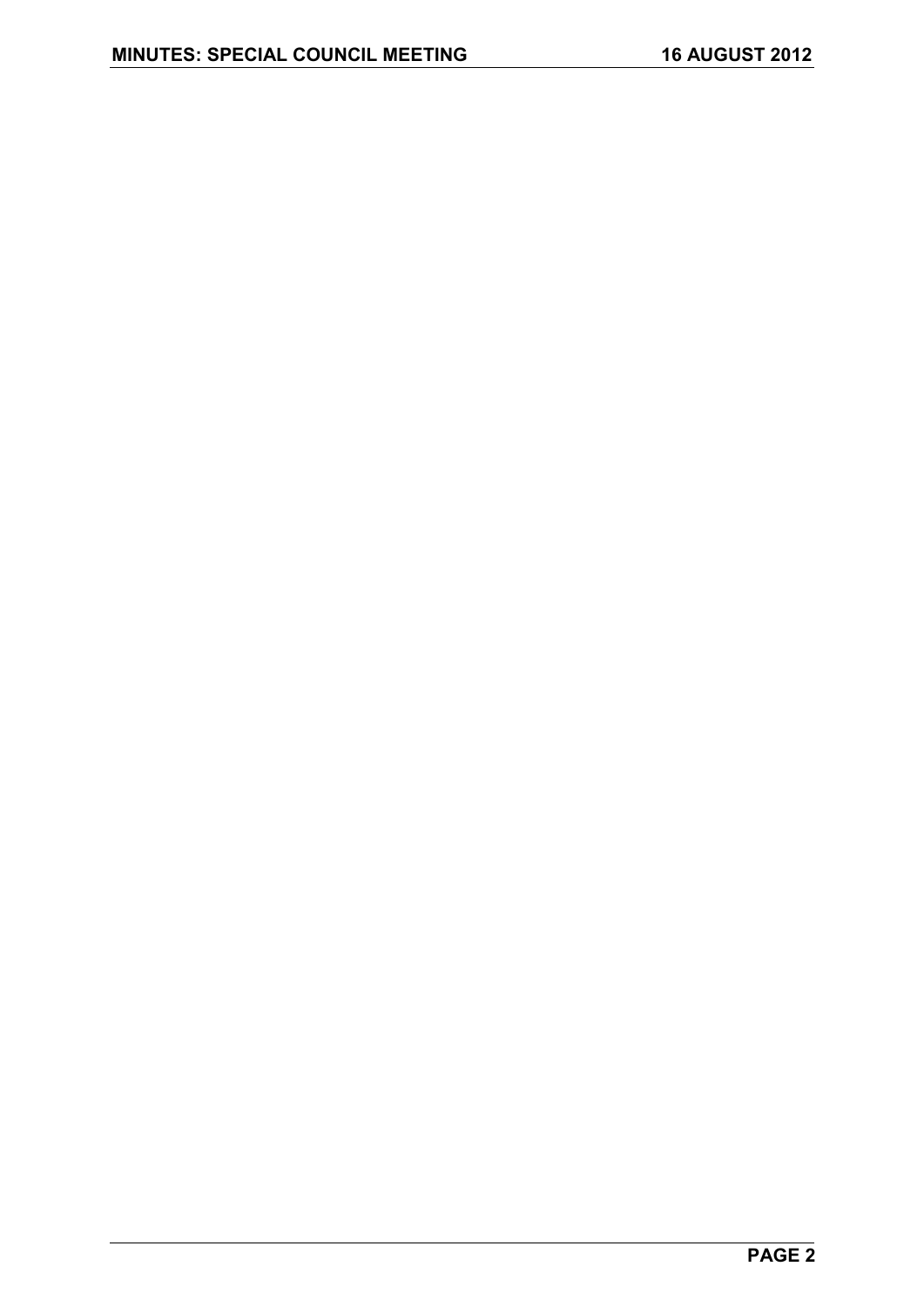#### **OUR COMMITMENT**

# To enhance social, environmental and economic well-being through leadership and working in partnership with the Community.

| <b>ITEM1</b>      |                                                                       |  |
|-------------------|-----------------------------------------------------------------------|--|
| 1.1               |                                                                       |  |
| <b>ITEM 2</b>     |                                                                       |  |
| 2.1<br>2.2<br>2.3 |                                                                       |  |
| <b>ITEM3</b>      |                                                                       |  |
| 3.1<br>3.2        |                                                                       |  |
| <b>ITEM 4</b>     |                                                                       |  |
| <b>ITEM 5</b>     | DECLARATION BY MEMBERS TO HAVE GIVEN DUE CONSIDERATION TO ALL MATTERS |  |
| ITEM <sub>6</sub> |                                                                       |  |
| 6.1               |                                                                       |  |
| 6.1.1             | 6.1.1.1                                                               |  |
| <b>ITEM7</b>      |                                                                       |  |
| <b>ITEM 8</b>     |                                                                       |  |
| <b>ITEM 9</b>     |                                                                       |  |
| 9.1<br>9.2        |                                                                       |  |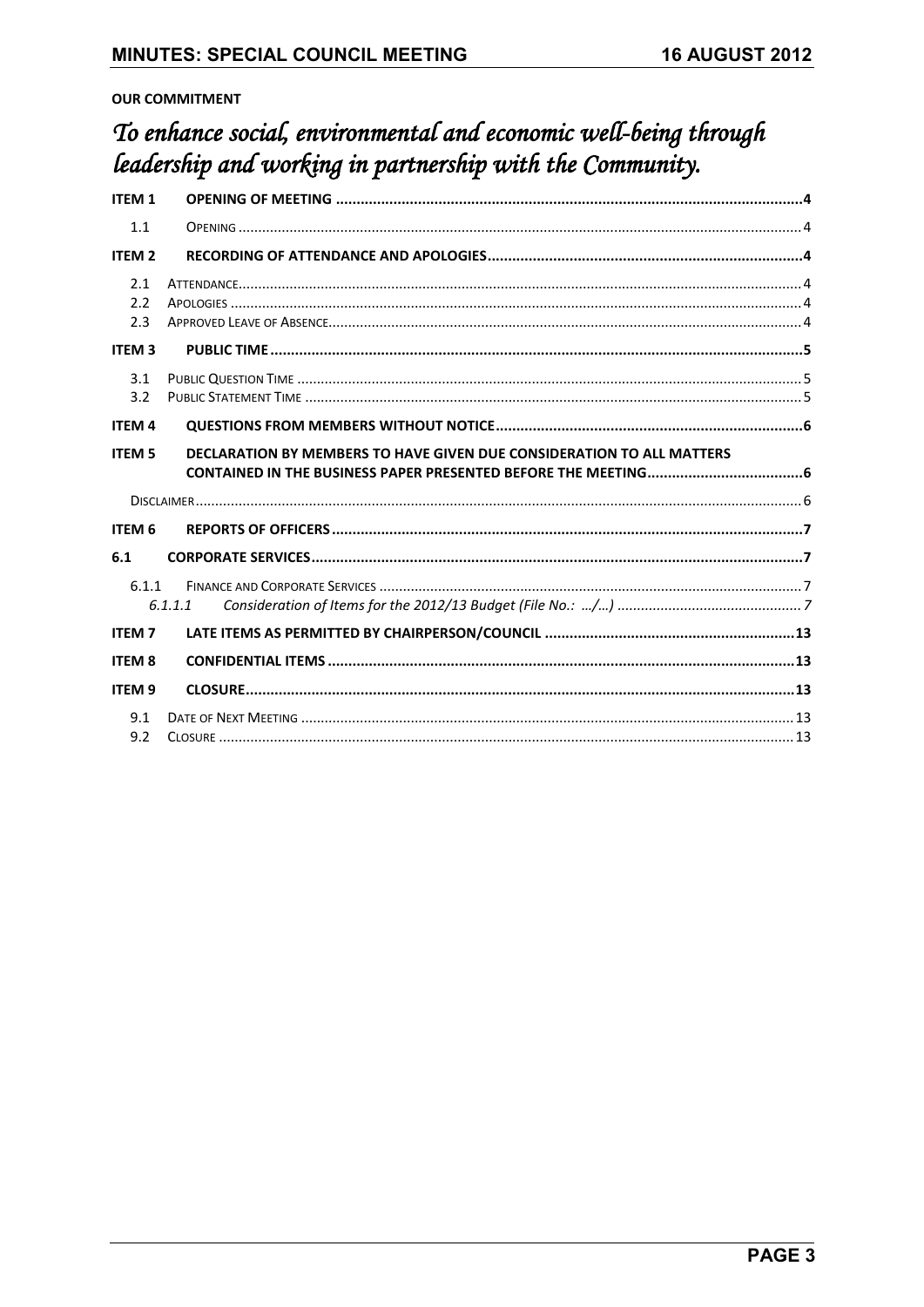#### <span id="page-3-0"></span>**ITEM 1 OPENING OF MEETING**

#### <span id="page-3-1"></span>**1.1 Opening**

The Mayor declared the Special Meeting open at 5:43pm and acknowledged the traditional owners, the Kariyarra people.

#### <span id="page-3-2"></span>**ITEM 2 RECORDING OF ATTENDANCE AND APOLOGIES**

#### <span id="page-3-3"></span>**2.1 Attendance**

*Elected Members*

Mayor Kelly A Howlett Councillor George J Daccache Councillor Arnold A Carter Councillor David W Hooper Councillor Gloria A Jacob

#### *Officers*

| lan Hill              | <b>Acting Chief Executive Officer</b>       |
|-----------------------|---------------------------------------------|
| Natalie Octoman       | <b>Director Corporate Services</b>          |
| <b>Gordon Macmile</b> | <b>Director Community Development</b>       |
| Jenella Voitkevich    | <b>Acting Director Engineering Services</b> |
| <b>Eber Butron</b>    | Director Planning and Development           |
| Ayden Férdeline       | <b>Administration Officer Governance</b>    |

#### <span id="page-3-4"></span>**2.2 Apologies**

Councillor Jan M Gillingham Councillor Michael (Bill) Dziombak

### <span id="page-3-6"></span><span id="page-3-5"></span>**2.3 Approved Leave of Absence**

Councillor Stan R Martin Councillor Julie E Hunt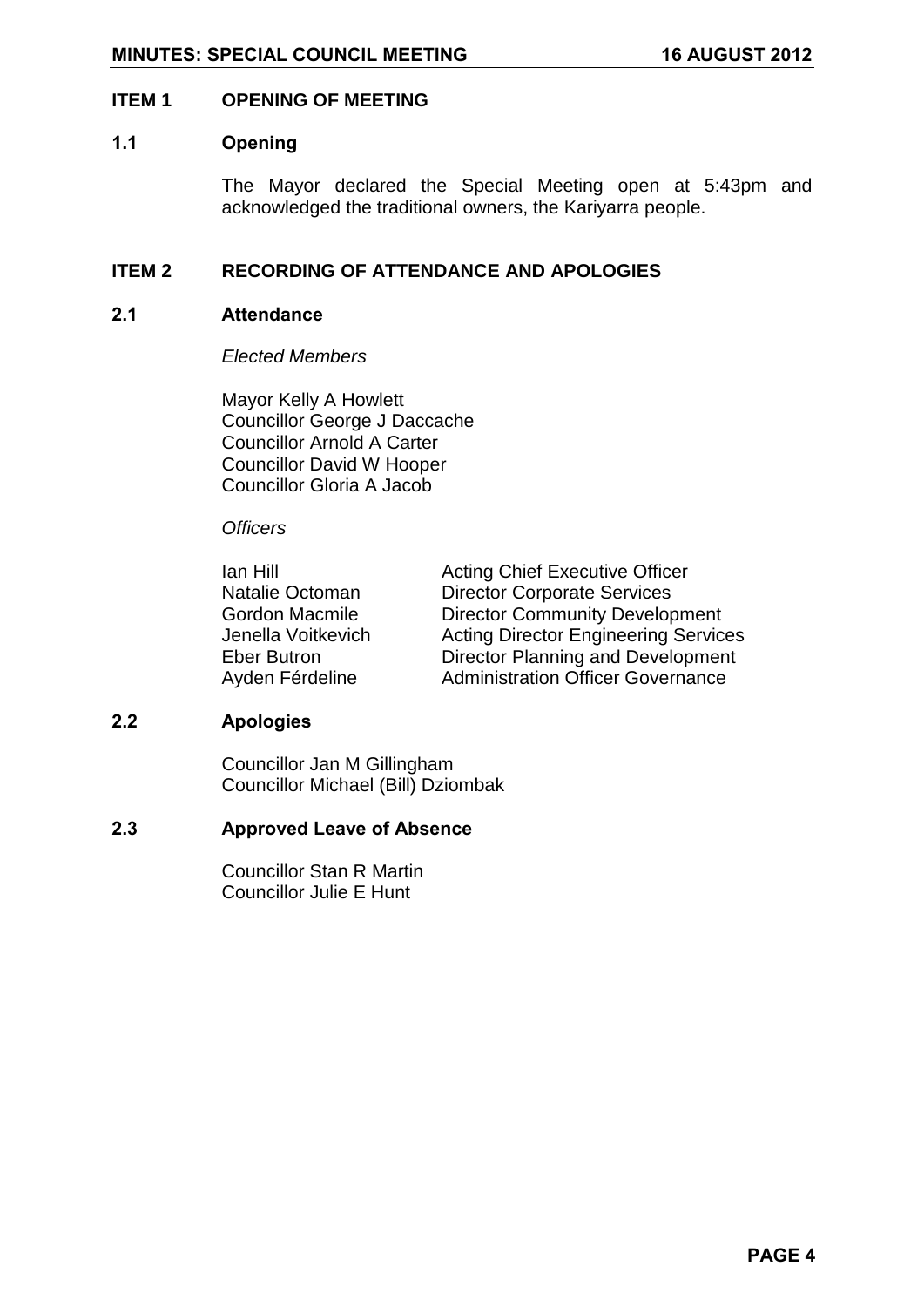#### **ITEM 3 PUBLIC TIME**

*NOTE: Pursuant to section 7 (4)(b) of the Local Government (Administration) Regulations 1996, members of the public have the opportunity to ask questions pertaining only to relevant Council Business at Special Meetings.*

- *7. Question time for public, procedure for (Act s. 5.24(2))*
	- *(4) Nothing in subregulation (3) requires —*
		- *(b) a council at a special meeting to answer a question that does not relate to the purpose of the meeting; or*

Mayor opened Public Question Time at 5:45pm.

#### <span id="page-4-0"></span>**3.1 Public Question Time**

Nil

Mayor closed Public Question Time at 5:45pm.

Mayor opened Public Statement Time at 5:45pm.

#### <span id="page-4-1"></span>**3.2 Public Statement Time**

Nil

Mayor closed Public Statement Time at 5:45pm.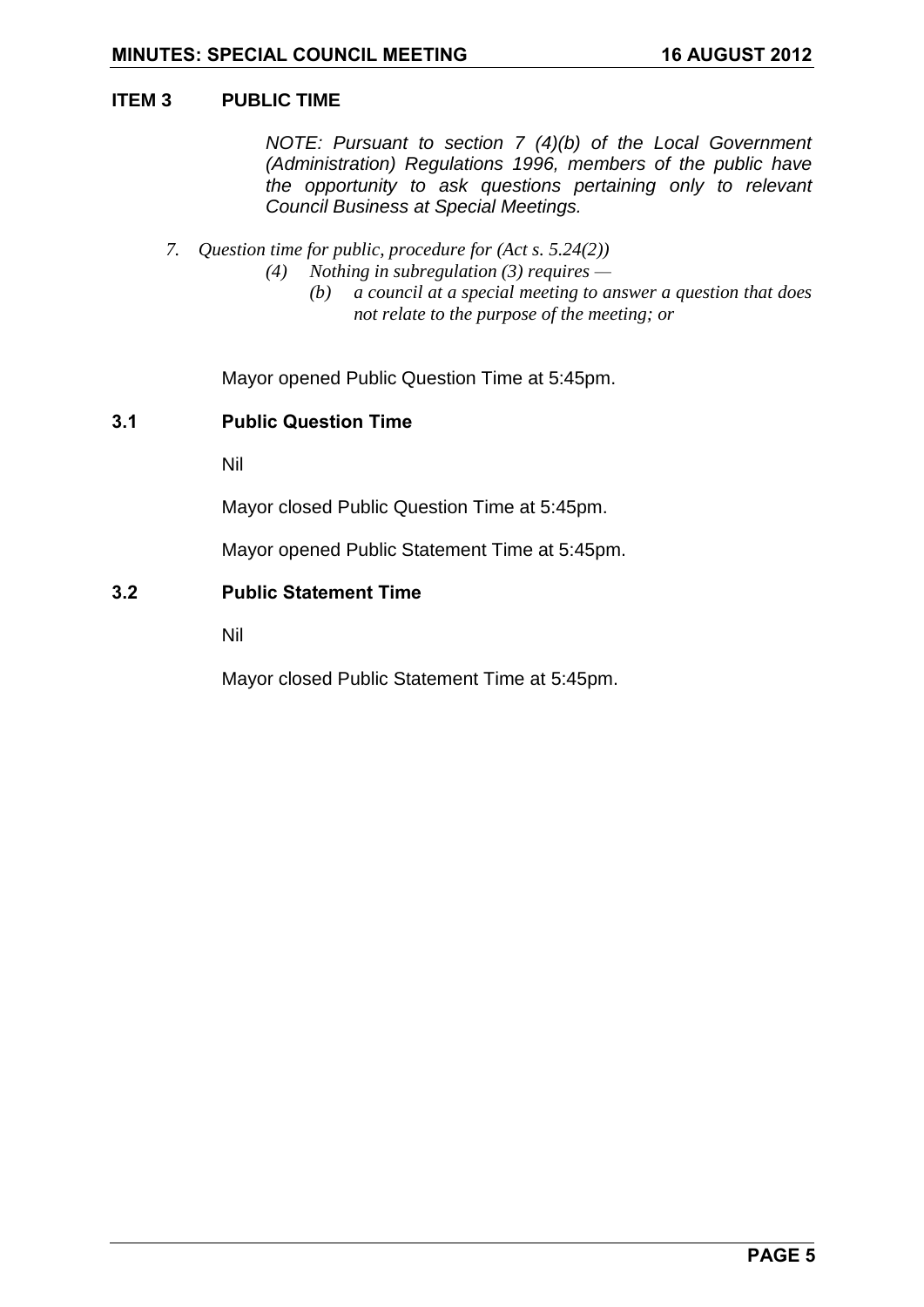#### <span id="page-5-0"></span>**ITEM 4 QUESTIONS FROM MEMBERS WITHOUT NOTICE**

Nil

<span id="page-5-1"></span>**ITEM 5 DECLARATION BY MEMBERS TO HAVE GIVEN DUE CONSIDERATION TO ALL MATTERS CONTAINED IN THE BUSINESS PAPER PRESENTED BEFORE THE MEETING**

| <b>Mayor Howlett</b> | Cr Daccache |
|----------------------|-------------|
| <b>Cr Carter</b>     | Cr Hooper   |
| Cr Jacob             |             |

#### <span id="page-5-2"></span>**Disclaimer**

#### *IMPORTANT NOTE:*

*Members of the public are cautioned against taking any action on Council decisions, in which they may have an interest, until formal notification in writing by Council has been received. Decisions made at this meeting can be revoked, pursuant to the Local Government Act 1995.*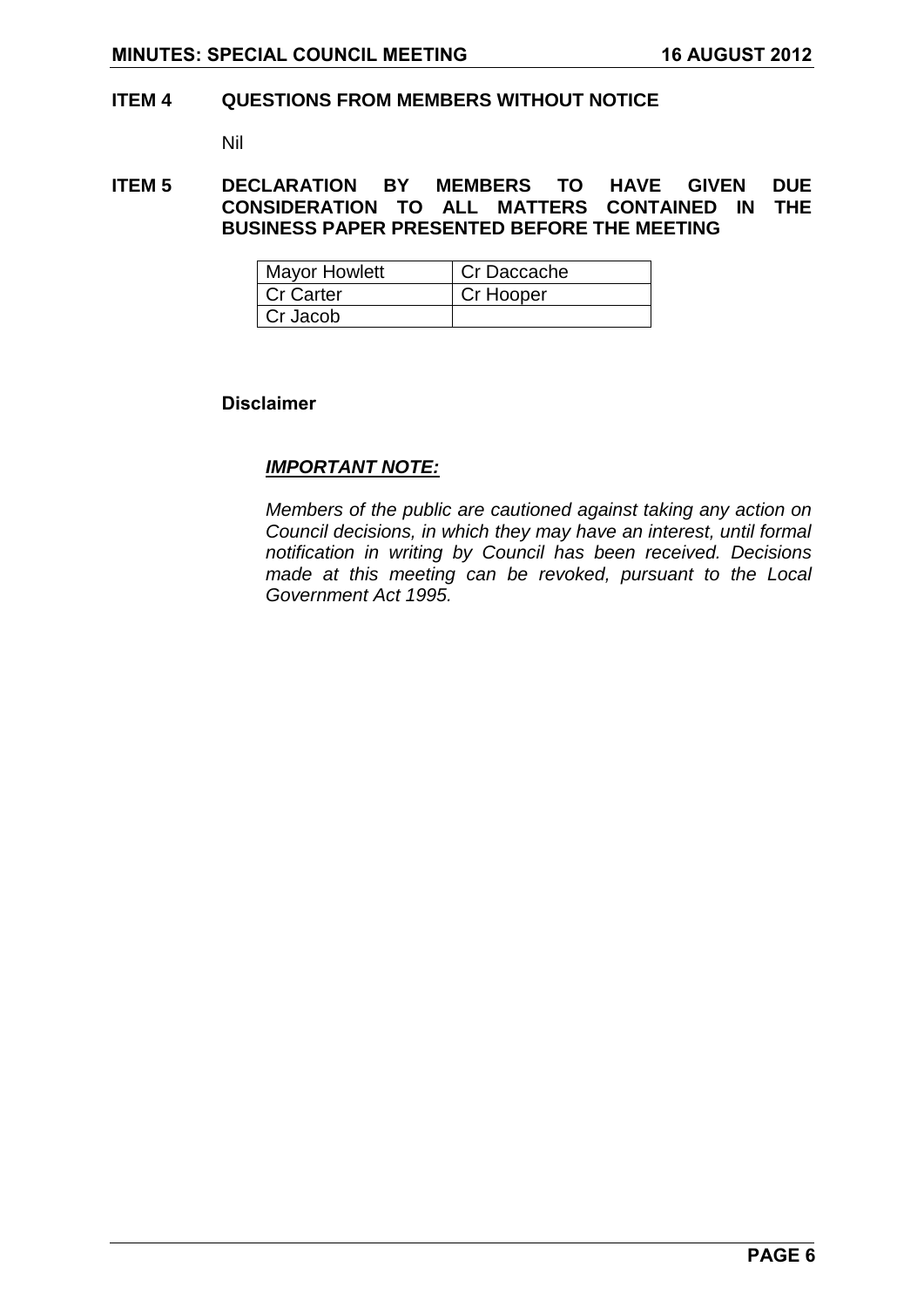#### <span id="page-6-0"></span>**ITEM 6 REPORTS OF OFFICERS**

- <span id="page-6-1"></span>**6.1 Corporate Services**
- <span id="page-6-2"></span>**6.1.1 Finance and Corporate Services**
- <span id="page-6-3"></span>**6.1.1.1 Consideration of Items for the 2012/13 Budget (File No.: …/…)**

| <b>Officer</b>                           | <b>Natalie Octoman</b><br>Director,<br><b>Corporate Services</b> |
|------------------------------------------|------------------------------------------------------------------|
| Date of Report                           | 8 August 2012                                                    |
| <b>Disclosure of Interest by Officer</b> | Nil                                                              |

#### **Summary**

For Council to endorse the proposed five year plans, new items and new staffing requirements to then be incorporated into the draft 2012/13 Budget for Council consideration at the proposed Special Meeting of Council on 30 August 2012.

#### **Background**

Each year Council must develop a new municipal budget for the following year. Given the complexity of a municipal budget, Council must give some direction to the administration with regard permissible increases (and decreases) in revenue and expenditure streams. With this direction the administration can develop (over various stages) a draft budget, which Council must review, and subject to changes, adopt by 31 August.

The 2012/13 process has been similar to previous year's budget processes, where the budget is developed in stages, with the final result defining the amount of funds Council will have for new items and initiatives.

At the 15 February Concept Forum, Elected Members were presented with a draft timetable and suggestions regarding some broad budget assumptions and principals. Council formally adopted the budget timetable and assumptions on 22 February which outlined the various forums that would be held with Elected Members throughout the process.

This report will outline to Council the consultation processes that have been undertaken, and seek endorsement of the proposed five year plans, new items and new staffing requirements in order for the administration to present a balanced budget to Council at the proposed Special Meeting of Council on 30 August 2012 for its consideration.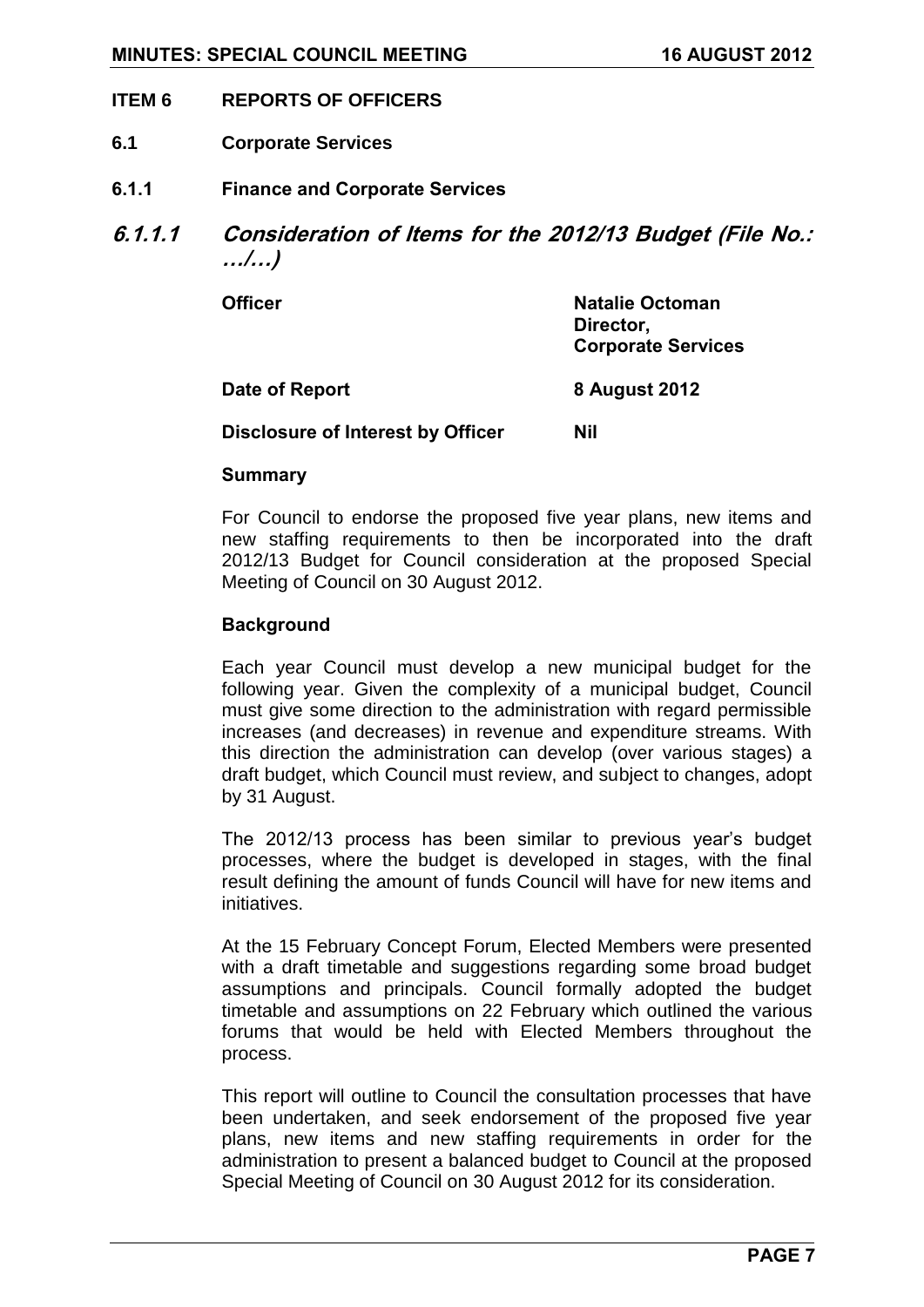#### **Consultation**

The annual budget process is significant in terms of its importance and also the time and resources required to be committed to the process to ensure its accuracy and timeliness.

Executive members, Managers and staff within the organisation have been significantly involved in many of the stages outlined below in order to present Elected Members with each of the proposals throughout the process.

The following outlines the consultation processes that have been undertaken in order to provide the opportunity for both the community and Elected Members to contribute to the 2012/13 Annual Budget process.

- 22 February 2012 Ordinary Council Meeting Council adopted a budget timetable and assumptions for developing the 2012/13 Budget
- 7 March public advertising for Community Budget Requests and Rates Concessions commenced
- 21 March 2012 Concept Forum Elected Members considered the proposed loans, reserves and 5 year plans
- 4 April 2012 Concept Forum Elected Members considered base funding requirements for current staff, rates in the dollar, fees and charges, loans, reserves, five year plans and Elected Member Allowances
- 2 May 2012 Concept Forum Elected Members considered the proposed five year plans, fees and charges, new items including community budget requests and new staff, plus rates in the dollar
- 23 May 2012 Ordinary Council Meeting Council adopted for advertising the proposed rates in the dollar
- 6 June 2012 Concept Forum Elected Members finalized new items, including new staff proposed and requested the administration to review the items for organizational priorities and progress with the process in order to present a balanced budget for Council consideration
- 13 June 2012 Ordinary Council Meeting Council adopted Rates **Concessions**
- 3 July 2012 Budget Forum Elected Members further considered the rates in the dollar after the public submission period
- 11 July 2012 Ordinary Council Meeting Council adopted the modified rates in the dollar proposed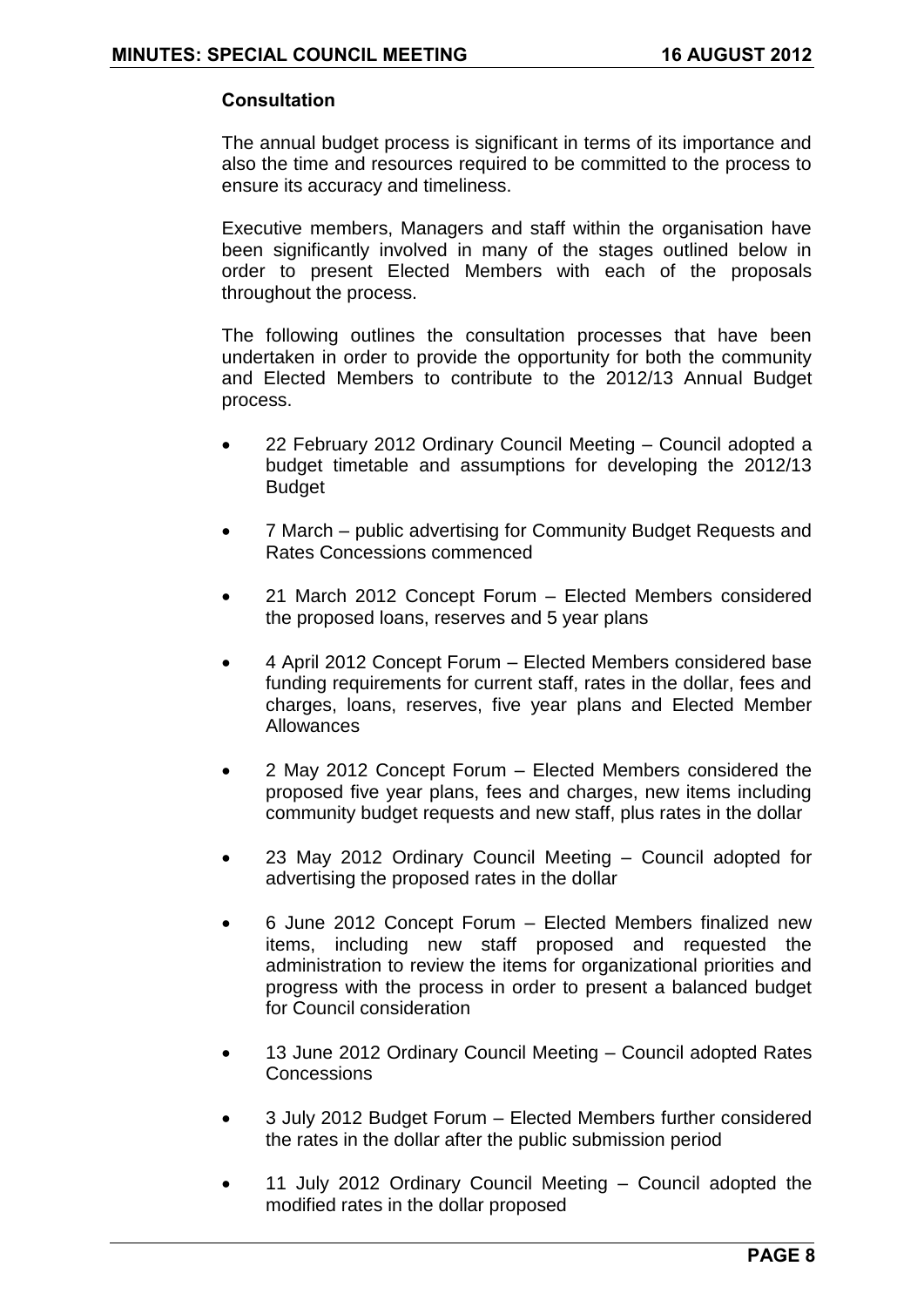- 25 July 2012 Ordinary Council Meeting Council reconsidered Rates Concessions for those applicants previously provided either a 50% or nil concession
- 8 August 2012 Ordinary Council Meeting Council considered subsequent applications for Rates Concessions

#### **Statutory Implications**

Local Government Act 1995

*2.7. The role of the council* 

#### *(1) The council:*

- *(a) directs and controls the local government's affairs; and*
- *(b) is responsible for the performance of the local government's functions.*
- *(2) Without limiting subsection (1), the council is to:*
	- *(a) oversee the allocation of the local government's finances and resources; and*
	- *(b) determine the local government's policies.*
- *6.2. Local government to prepare annual budget*

*During the period from 1 June in a financial year to 31 August in the next financial year, or such extended time as the Minister allows, each local government is to prepare and adopt<sup>\*</sup>, in the form and manner prescribed, a budget for its municipal fund for the financial year ending on the 30 June next following that 31 August.* 

*\* Absolute majority required.* 

#### **Policy Implications**

Nil

#### **Strategic Planning Implications**

The five year plans, new items and new staffing requirements have been aligned to the recently adopted Strategic Community Plan, which provides direction as to how the Council's resources should be allocated in order to achieve the Plan's goals. They have also been aligned to the draft Corporate Business Plan and will be incorporated as year one of the 10 Year Long Term Financial Plan that is being developed as part of the Integrated Strategic Planning and Reporting Framework.

#### **Budget Implications**

The proposed five year plans presented in Attachment 1 outline the funding arrangements for the following programs: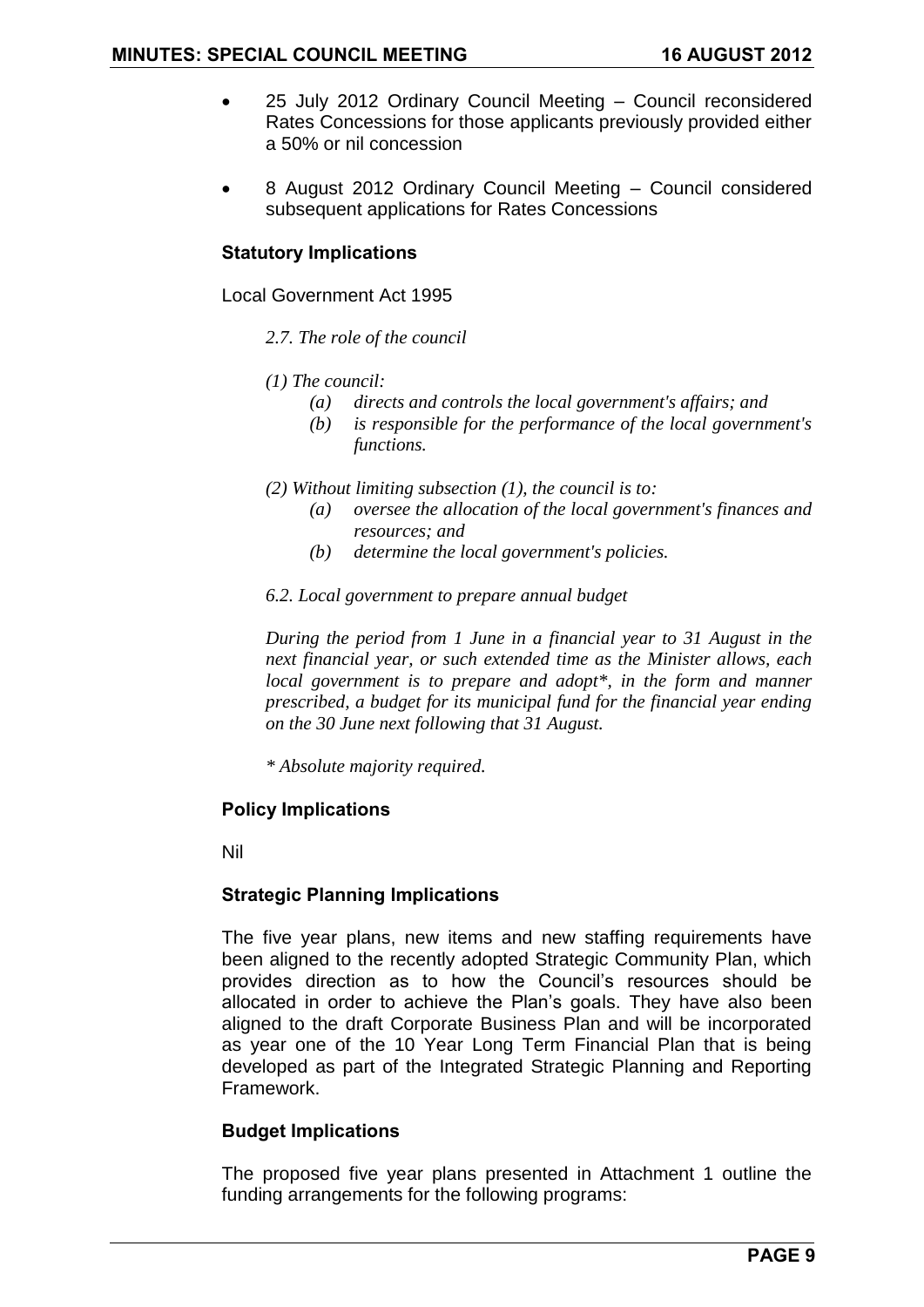- Footpath Construction
- Road Construction
- Drainage Construction
- Walkway Lighting
- Reseals
- Kerbing Construction
- Building Refurbishment
- Light Vehicle Replacement
- Heavy Vehicle Replacement
- Playground Equipment
- Building Maintenance
- Airport Maintenance
- Kerbing Maintenance
- Street Cleaning
- Road Shoulder Maintenance
- Roads General Maintenance
- Footpath Maintenance
- Drainage Maintenance
- Unsealed Roads Maintenance

The five year plan for Airport Capital has not been incorporated for consideration at this stage as it is currently being re-prioritised to take into account the overall development of the airport and the staging program. This plan will be incorporated into the final draft budget proposed for Council consideration.

The net funding required for the proposed five year plans is \$5,717,016 which is higher than in 2011/12 by \$1.027 million and mainly represented by the proposed replacement of heavy vehicles; drainage construction and footpath construction programs which were scaled back during 2011/12.

The proposed "green" new items outlined in Attachment 2 that have been re-prioritised by Executive as requested by Elected Members, represent net Council funding required in 2012/13 of \$8,090,300. This also incorporates the community budget requests that have been considered. The funding level is relatively comparable to 2011/12 (\$3,863,767) after taking into account the proposed \$5 million refurbishment of the Civic Centre associated with providing additional office accommodation. While this will be the subject of a separate report for Council consideration and is proposed to be funded through a loan arrangement if Council funds are insufficient, it is prudent that funds are set aside for this proposal in some way now rather than having to cut back programs throughout the financial year in order to fund it. It should be recognised that if the refurbishment is funded via a loan, the overall budget impact for 2012/13 would only be the associated principal and interest payments.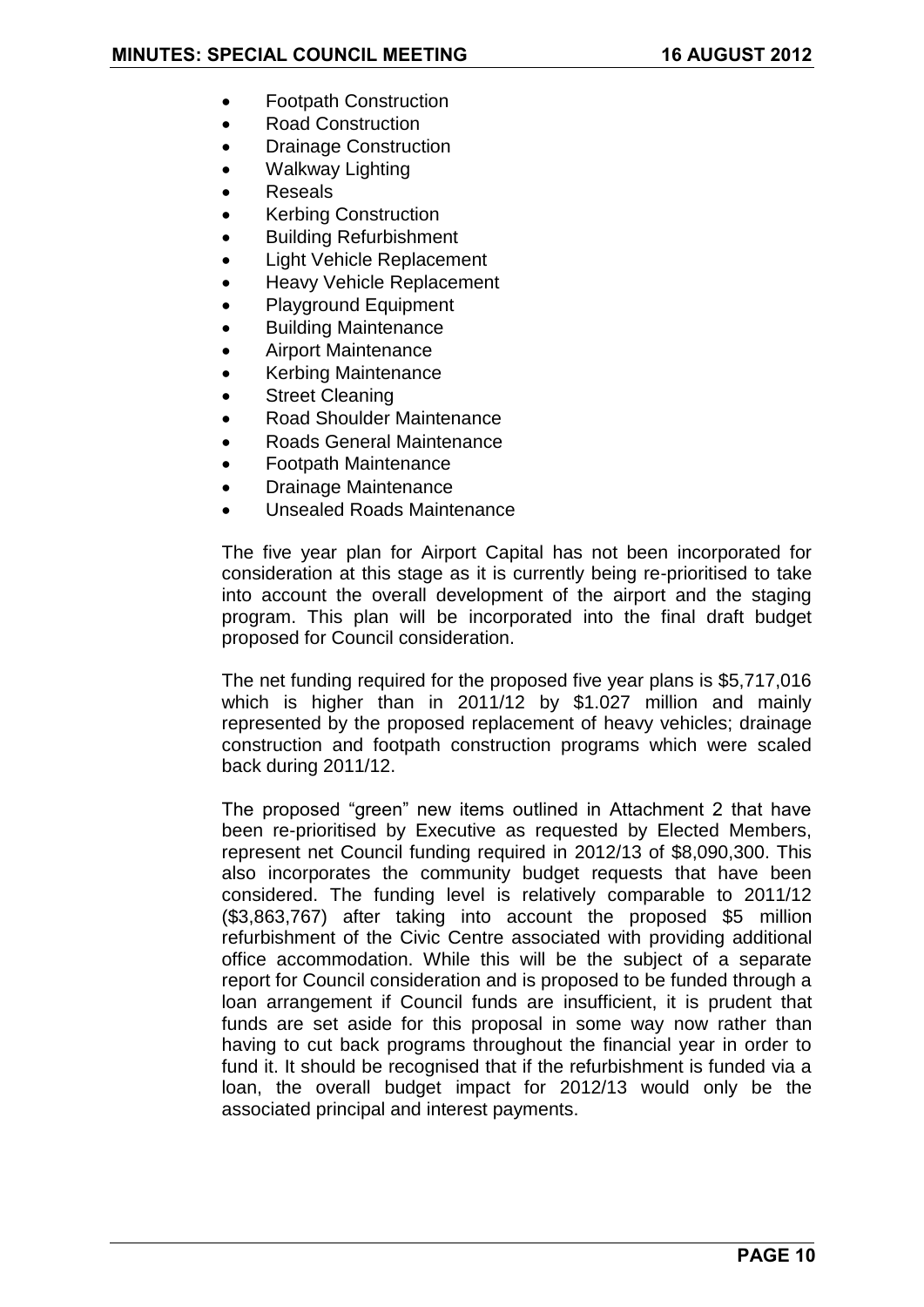The proposed staffing requirements outlined in Attachment 3 represent net Council funding required of \$2,481,454. This incorporates all associated costs for each staff member including salary, superannuation, allowances along with housing, vehicle allocation and office workstation setup (if required). The housing and vehicle requirements are dependent upon the level of position that is being proposed and the responsibilities that the position will have within the organization. As the Town is currently renting on the private market, which it wasn't in the initial stages of 2011/12, a rental amount has been incorporated for housing while outcomes of the proposed land arrangements are still progressing.

The proposed new staffing requirements are based on the assessment of what is reasonably required in order to respond to the development across the Town, and the funding proposed is consistent with similar positions currently within the organization. It should be noted that as the organisation progresses with its Workforce Planning process as part of the Integrated Strategic Planning and Reporting Process, there is still believed to be an additional shortfall of 23 FTE's to undertake the work required in 2012/13.

#### **Officer's Comment**

While the Town of Port Hedland is currently implementing the Integrated Strategic Planning and Reporting Framework including the 10 Year Financial Plan, the process for developing the 2012/13 budget has largely remained unchanged.

As outlined in the consultation section of this report, there have been a similar number of forums available for Elected Members to provide input throughout the process as there have been in prior years.

Consideration of the proposed five year plans, new items and new staffing requirements forms part of the overall budget process. In prior years, direction has been provided by Elected Members through budget forums as to those items considered to be a priority, and the administration then subsequently reviewed the budget in its entirety in order to present a balanced budget for consideration.

Given the statutory timeframe imposed by the Local Government Act, it is proposed that the five year plans, new items and new staffing requirements for the 2012/13 financial year be formally considered in order to provide clear direction to the administration prior to Council consideration of a draft balanced budget at the Special Meeting of Council proposed for 30 August 2012.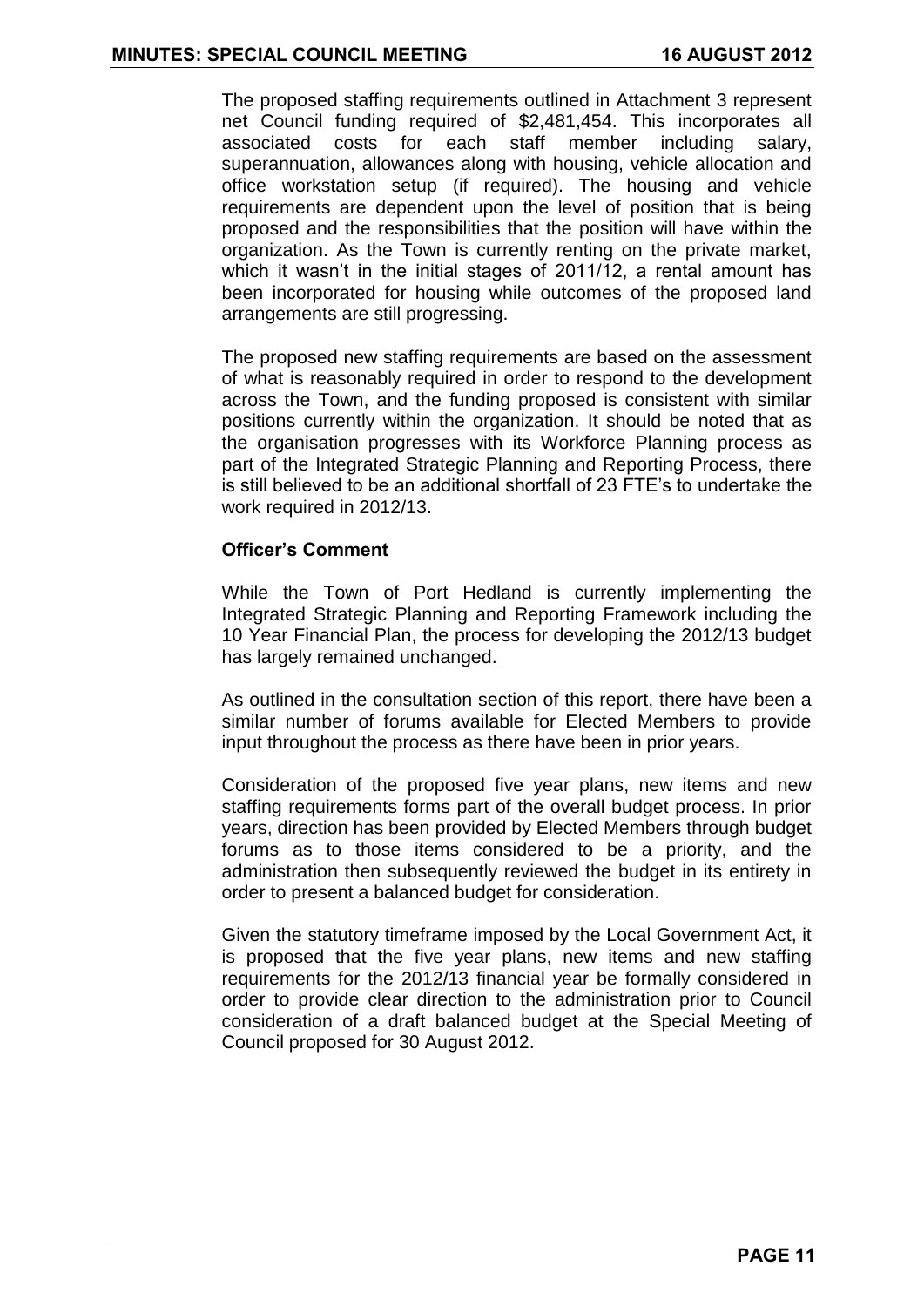#### **Attachments**

- 1. Proposed 5 Year Plans (under separate cover)
- 2. Proposed New Items (under separate cover)
- 3. Proposed New Staffing Requirements (under separate cover)

#### **Officer's Recommendation**

That Council:

- 1. Endorses the proposed five year plans as outlined in Attachment 1;
- 2. Endorses the proposed new items as outlined in Attachment 2;
- 3. Endorses the proposed new staffing requirements as outlined in Attachment 3;
- 4. Requests the CEO, or his delegate, to incorporate the funding implications of recommendations 1-3 into the draft 2012/13 Budget:
- 5. Requests the CEO, or his delegate, to ensure that the draft 2012/13 Annual Budget is balanced and aligned with the Strategic Community Plan when presented to Council for consideration; and
- 6. Convenes a Special Meeting of Council to be held at 5.30pm on Wednesday 30 August 2012 to consider adopting the 2012/13 Annual Budget.

### **201213/073 Council Decision**

**Moved: Cr Carter Seconded: Cr Hooper**

#### **That Council:**

- **1. Endorses the proposed five year plans as outlined in Attachment 1;**
- **2. Endorses the proposed new items as outlined in Attachment 2;**
- **3. Endorses the proposed new staffing requirements as outlined in Attachment 3;**
- **4. Requests the CEO, or his delegate, to incorporate the funding implications of recommendations 1-3 into the draft 2012/13 Budget;**
- **5. Requests the CEO, or his delegate, to ensure that the draft 2012/13 Annual Budget is balanced and aligned with the Strategic Community Plan when presented to Council for consideration; and**
- **6. Convenes a Special Meeting of Council to be held at 5.30pm on Wednesday 30 August 2012 to consider adopting the 2012/13 Annual Budget, which will include Airport capital expenditure.**

**CARRIED 6/0**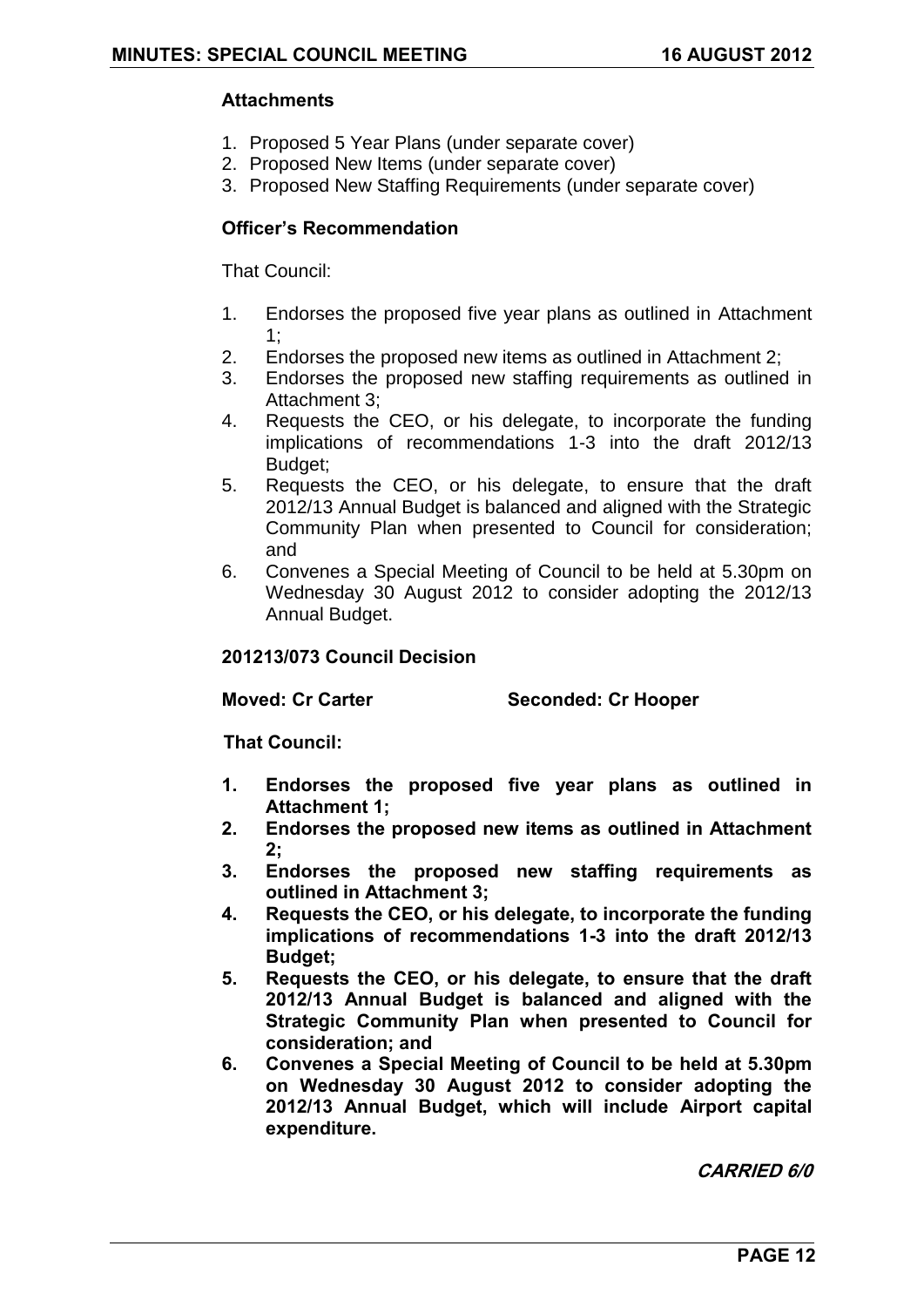#### <span id="page-12-0"></span>**ITEM 7 LATE ITEMS AS PERMITTED BY CHAIRPERSON/COUNCIL**

Nil

#### <span id="page-12-1"></span>**ITEM 8 CONFIDENTIAL ITEMS**

Nil

#### <span id="page-12-2"></span>**ITEM 9 CLOSURE**

#### <span id="page-12-3"></span>**9.1 Date of Next Meeting**

The next Ordinary Meeting of Council will be held on Wednesday, 22 August 2012, commencing at 5.30pm.

A Special Meeting of Council will be held on Thursday, 30 August 2012, commencing at 5:30pm.

#### <span id="page-12-4"></span>**9.2 Closure**

There being no further business, the Mayor declared the Special Meeting closed at 6:03pm.